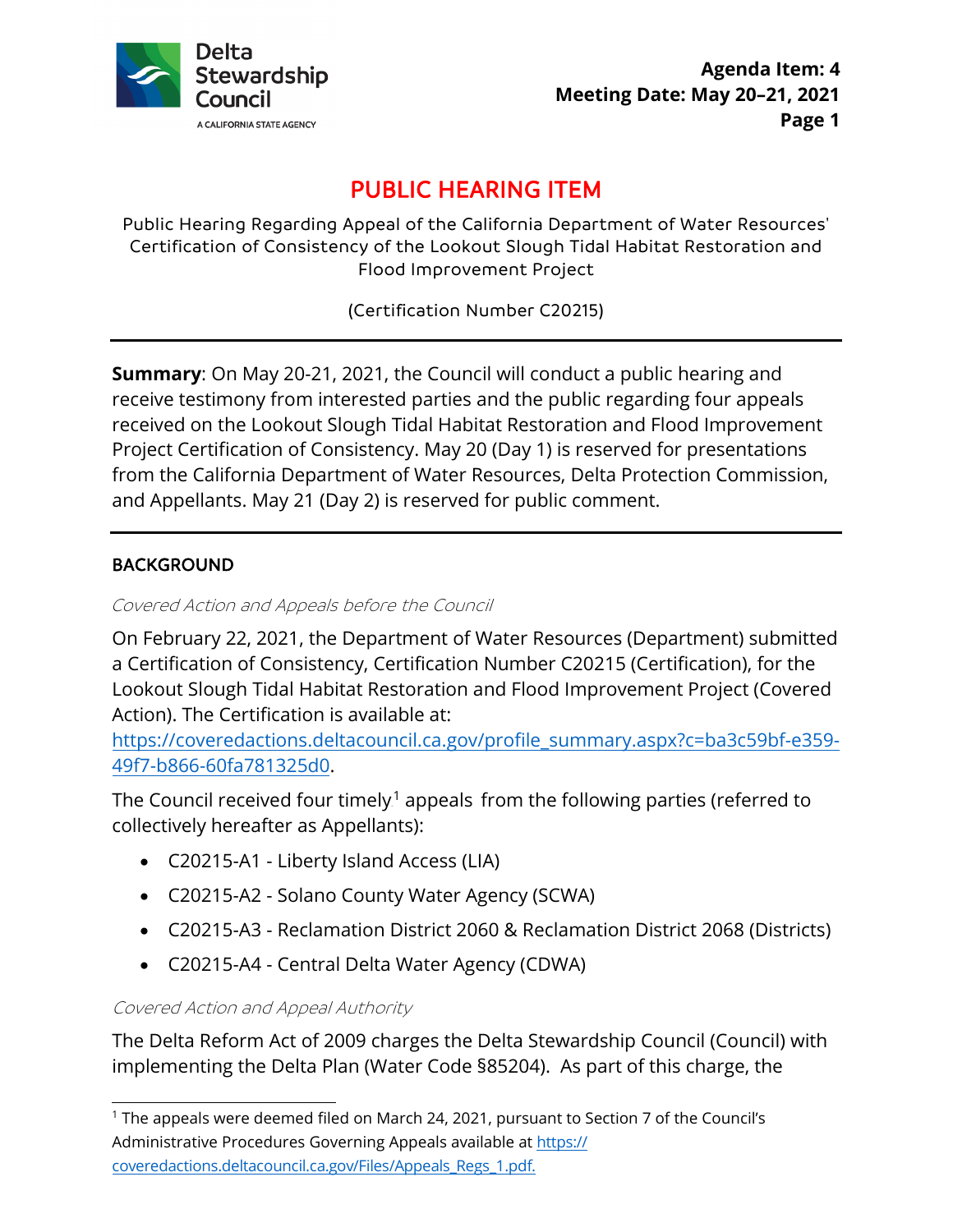## **Agenda Item: 4 Meeting Date: May 20 and 21, 2021 Page 2**

 Marsh (Delta) are consistent with the Delta Plan (Water Code § [85225.10\)](https://85225.10). An agency undertaking a covered action in the Delta (defined in Water Code § 85057.5) findings as to whether the covered action is consistent with the Delta Plan (Water Code § 85225). Council has appellate authority over certain actions to ensure that certain agency actions ("covered actions") in the Sacramento-San Joaquin River Delta and Suisun must submit to the Council a written certification of consistency with detailed

 Council (Water Code §§ [85225.10](https://85225.10) and [85225.15](https://85225.15)). Any person who claims that a proposed covered action is inconsistent with the Delta Plan and, as a result of that inconsistency, the action will have a significant adverse impact on the achievement of one or both of the coequal goals<sup>2</sup> or implementation of government-sponsored flood control programs to reduce risks to people and property in the Delta, may appeal the Certification of Consistency no later than 30 days after the submission of a certification of consistency to the

#### Appeals Process

 The Council must hold a hearing on the appeal within 60 days of the date of the 85225.20). filing of the appeal, unless it is determined that the issue raised on appeal is not within the Council's jurisdiction or does not raise an appealable issue (Water Code §

The Council issued a Notice of Public Hearing on April 8, 2021. On April 19, 2021, the Council issued a Supplement to the Notice of Public Hearing, which included a list of questions to the Department and the Appellants that are intended to help the parties focus their presentations (Water Code § [85225.10\)](https://85225.10). On April 28, 2021, the Council issued a second Supplement to the Notice of Public Hearing, which included a list of questions to the Department and the Appellants, that are intended to help the parties focus their requests to augment the record. On May 12, 2021, the Council emailed the parties with a list of supplemental questions that are intended to help the parties focus their presentations at the hearing.

After the hearing on an appeal, the Council must make specific written findings either denying the appeal or remanding the matter to the state or local public agency for reconsideration of the covered action based on the finding that the Certification of Consistency is not supported by substantial evidence in the record before the state or local public agency that filed the Certification (Water Code §

 agricultural values of the Delta as an evolving place. (Water Code § 85054.) <sup>2</sup> 'Coequal goals' means the two goals of providing a more reliable water supply for California and protecting, restoring, and enhancing the Delta ecosystem. The coequal goals shall be achieved in a manner that protects and enhances the unique cultural, recreational, natural resource, and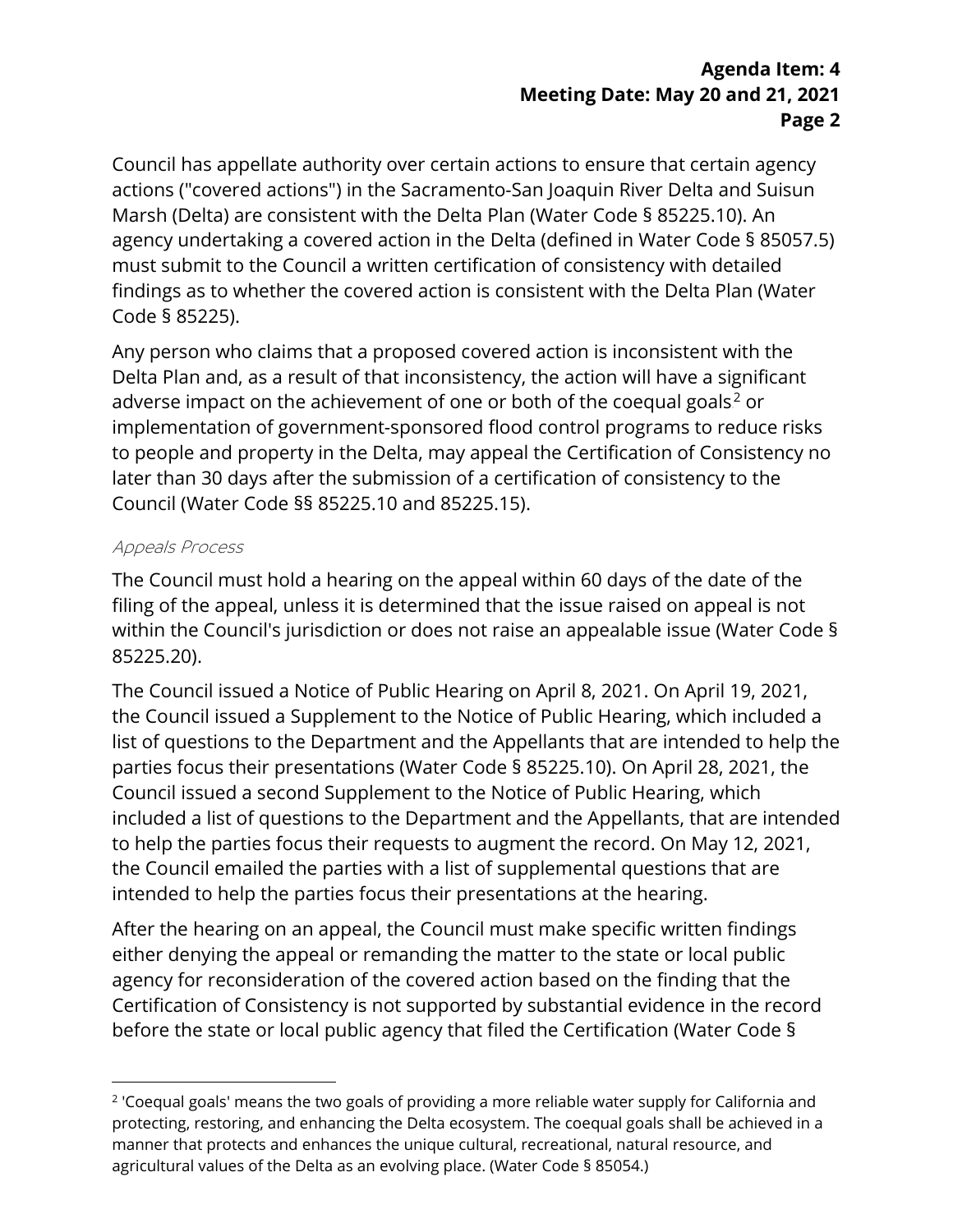[85225.25](https://85225.25)). The Council is required to make its decision on the appeal within 60 days of hearing the appeal (Water Code § [85225.20](https://85225.20)).

#### Project Purpose and Description

 Flood Improvement Project is a proposed multi-benefit covered action that would According to the Certification, the Lookout Slough Tidal Habitat Restoration and restore approximately 3,165 acres of tidal wetland habitat and create over 40,000 acre-feet of transitory flood storage in the Cache Slough Complex within Solano County adjacent to the Yolo Bypass (Attachment 1, Figure III-1 Project Location) (Certification, pp. 2-3).

The Certification states that the tidal wetland habitat restoration is intended to provide rearing habitat for Delta Smelt and salmonids, provide potential spawning habitat for Delta Smelt, create habitat conditions for other aquatic and terrestrial wetland-dependent species, and increase food availability for Delta Smelt and other "Target Protected Fish Species" (Certification, p. 2). In addition, the Certification states that the Covered Action is intended to increase flood storage and conveyance, increase the resilience of levees, and reduce flood risk in a manner "consistent with the Central Valley Flood Protection Plan, which calls for multibenefit projects that expand the Yolo Bypass while incorporating ecosystemenhancing features," (Certification, p. 2).

According to the Certification, the Covered Action is necessary to partially fulfill tidal habitat restoration requirements under the 2008 U.S. Fish and Wildlife Service (USFWS) Delta Smelt Biological Opinion on the Coordinated Operations of the federal Central Valley Project, and the State Water Project (2008 USFWS BiOp), the 2009 National Marine Fisheries Service (NMFS) Biological Opinion and Conference Opinion on the Long-Term Operation of the Central Valley Project and the State Water Project (2009 NMFS BiOp), and Condition 9.1.1 of the Incidental Take Permit for Long-Term Operation of the State Water Project in the Sacramento-San Joaquin Delta (2020 LTO ITP) (Certification, pp. 2-3).

The Covered Action site is located on three properties: the Bowlsbey Property, the Liberty Farms Property, and the Vogel Property (Attachment 1, Figure III-2 Proposed Project Site Aerial with Property Boundaries) (Certification, p. 3). These properties are currently used for irrigated pasture, recreation, and seasonal grazing, respectively.

 levee modifications at the edges of the site (Attachment 1, Figure III-8 Proposed According to the Certification (pp. 2-3), the covered action would include a variety of Habitat Concept) and grading of the topography on the landside of the levees (Attachment 1, Figure III-9 Proposed Infrastructure). The Shag Slough Levee would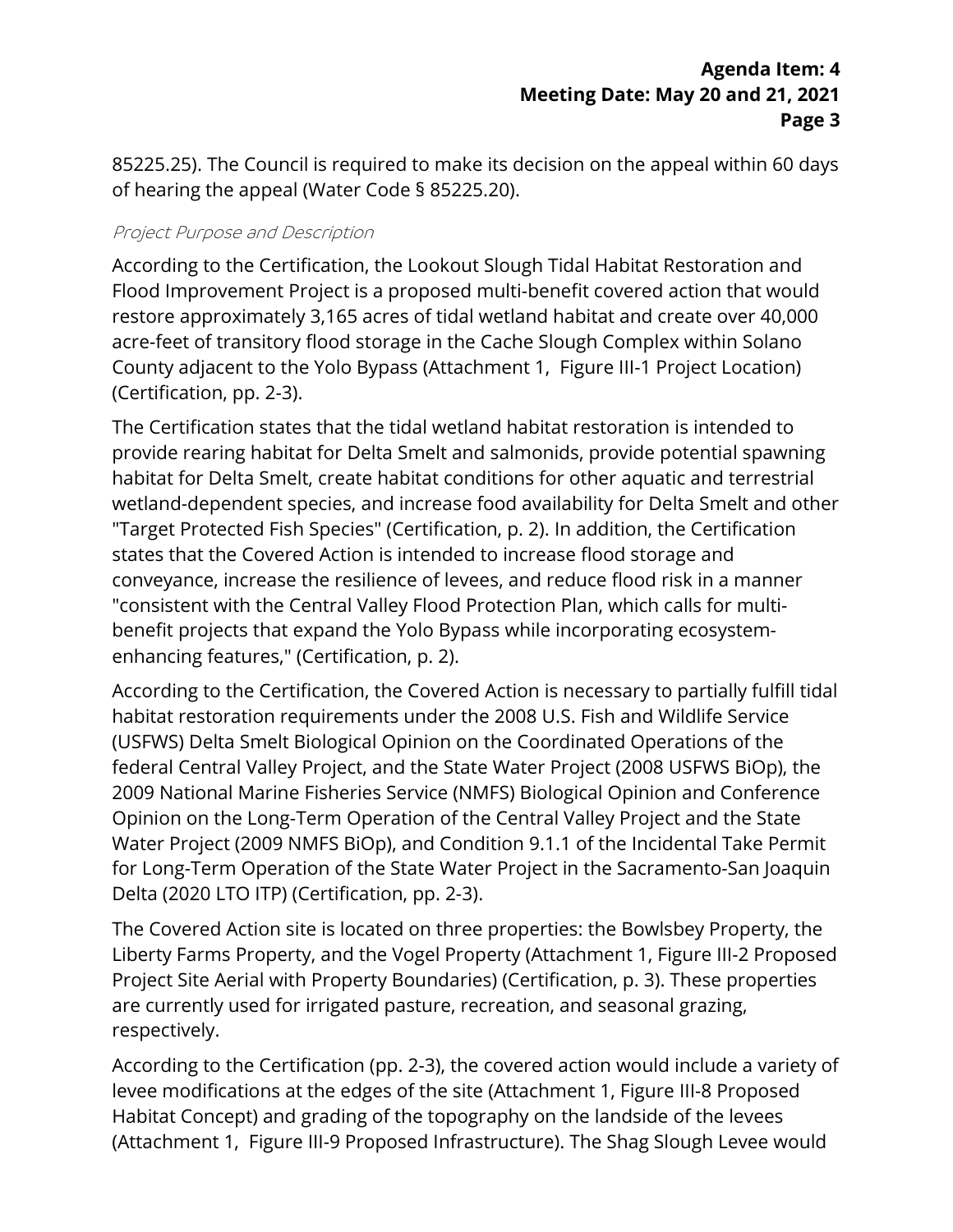## **Agenda Item: 4 Meeting Date: May 20 and 21, 2021 Page 4**

of the SPFC and the Yolo Bypass West Levee System (Certification, p. 3). be breached to allow for tidal inundation of the site, to create the conditions necessary for tidal wetland restoration (Certification, p. 2). The Shag Slough levee is currently part of the State Plan of Flood Control (SPFC) and the Yolo Bypass West levee system (Certification, p. 3). Under the covered action, the Shag Slough levee would be lowered at two locations to allow for tidal inundation and for floodwaters from the Yolo Bypass to be conveyed and stored on the site (Certification, p. 2). A new setback levee would be constructed at the western edge of the covered action site, along Duck Slough, using borrow material from site regrading and levee degradation (Certification, p. 2). The Duck Slough Setback Levee would become part

of the SPFC and the Yolo Bypass West Levee System (Certification, p. 3).<br>According to the Certification, the covered action would modify the levee on the Slough Training Levee. The modifications would include lowering the height of the on the slopes for erosion protection (Certification Attachment 17 – Draft EIR, northeast bank of Cache Slough and Haas Slough to prevent high-flow events that inundate the site from raising water surface elevations in Cache Slough (Certification, p. 3). The post-project condition is referred to as the Cache/Hass levee to reduce subsidence, widening the base and crown of the levee to increase slope stability and improve maintenance access, and installing rock and vegetation Chapter 3, p. III-39). The Vogel levee would be breached to allow for tidal inundation on the Vogel Property (Certification, p. 2).

According to the Certification, the Department anticipates completing the covered action by April 2024. The total estimated cost is \$120,000,000 (Certification, p. 3).

#### Delta Plan Policies Subject of this Appeal

| <b>Appealed Policies</b>                                                              | <b>LIA</b> | <b>SCWA</b> | <b>Districts</b> | <b>CDWA</b> |
|---------------------------------------------------------------------------------------|------------|-------------|------------------|-------------|
| G P1(b)(1) - Coequal Goals                                                            |            | X           | X                |             |
| $G P(1)(b)(2) - Mitigation Measures$                                                  | Χ          | X           | X                |             |
| G P(1)(b)(3) – Best Available Science                                                 | Χ          | X           | X                | X           |
| G P1(b)(4) - Adaptive Management                                                      |            | X           | X                |             |
| WR P1 - Reduce Reliance on the Delta through<br>Improved Regional Water Self-Reliance |            |             |                  | X           |

The Appellants have appealed the Certification on the following Delta Plan policies: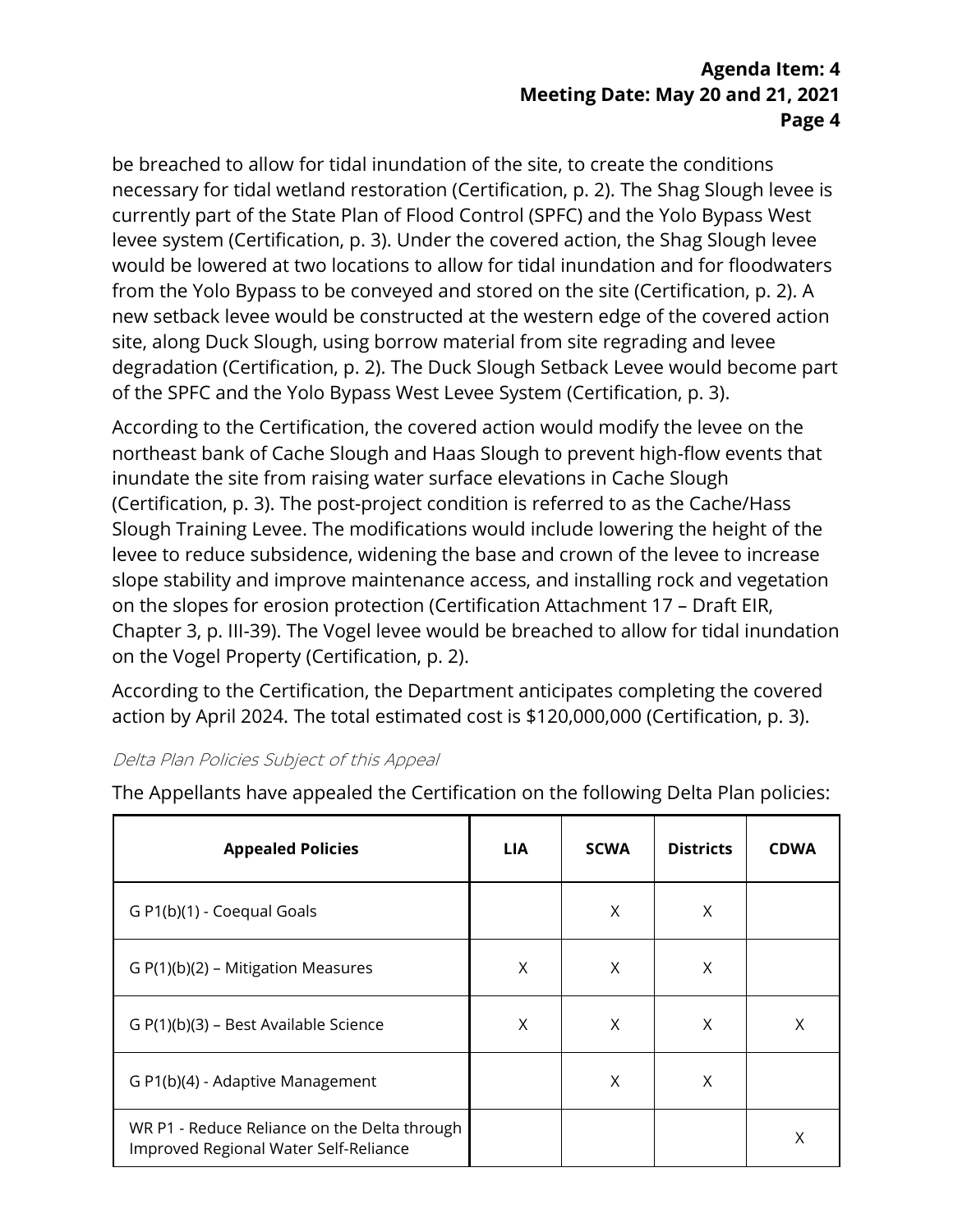# **Agenda Item: 4 Meeting Date: May 20 and 21, 2021 Page 5**

| <b>Appealed Policies</b>                                                                      | <b>LIA</b> | <b>SCWA</b> | <b>Districts</b> | <b>CDWA</b> |
|-----------------------------------------------------------------------------------------------|------------|-------------|------------------|-------------|
| WR P2 - Transparency in Water Contracting                                                     |            | X           |                  |             |
| ER P1 - Delta Flow Objectives                                                                 |            |             |                  | Χ           |
| ER P2 - Restore Habitats at Appropriate<br>Elevations                                         |            |             |                  | X           |
| ER P5 - Avoid Introductions of and Habitat for<br>Invasive Nonnative Species                  |            | X           | X                | X           |
| DP P2 - Respect Local Land Use When Siting<br>Water or Flood Facilities or Restoring Habitats | X          | X           | X                | X           |
| RR P1 - Prioritization of State Investments in<br>Delta Levees and Risk Reduction             |            | X           | X                | X           |

The Certification and appeals are available on the Council's website at:

 the binders distributed to councilmembers are also available for public review on [https://coveredactions.deltacouncil.ca.gov/profile\\_summary.aspx?c=ba3c59bf-e359-](https://coveredactions.deltacouncil.ca.gov/profile_summary.aspx?c=ba3c59bf-e359-49f7-b866-60fa781325d0) 49f7-b866-60fa781325d0. Binders containing the Certification and appeals were previously distributed to councilmembers under separate cover. The contents of the covered action webpage at:

 49f7-b866-60fa781325d0. If you have any questions about these materials and [https://coveredactions.deltacouncil.ca.gov/profile\\_summary.aspx?c=ba3c59bf-e359](https://coveredactions.deltacouncil.ca.gov/profile_summary.aspx?c=ba3c59bf-e359-49f7-b866-60fa781325d0) what the councilmembers received, please contact [engage@deltacouncil.ca.gov.](mailto:engage@deltacouncil.ca.gov)

# PUBLIC HEARING

 presentation, the Department, the Delta Protection Commission, and the On May 20, 2021 (Day 1), after the chair opens the hearing, Council staff will briefly summarize the appeal process and the covered action. Following the staff Appellants will make opening and closing presentations. The Council will have the opportunity to ask questions of the parties regarding the written submissions to the Council and oral presentations after each of the opening presentations, and after all of the parties have finished their closing presentations.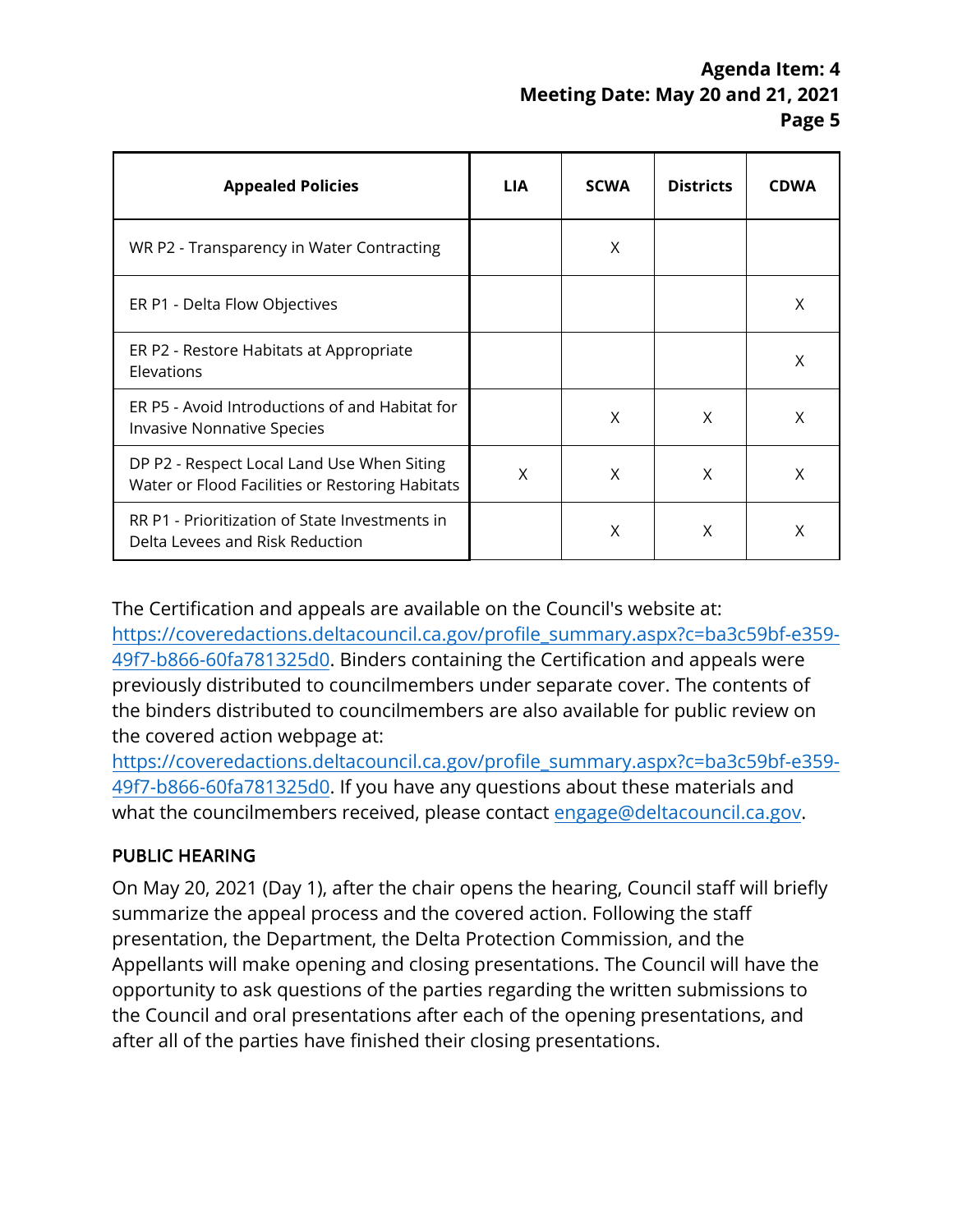The presentation order and time limits will be as follows:

- Opening presentations
	- o The Department (10 minutes)
	- o Delta Protection Commission (25 minutes)
	- o Liberty Island Access (Appellant C20215-A1) (20 minutes)
	- o Solano County Water Agency (Appellant C20215-A2) (20 minutes)
	- o Reclamation District 2060 & Reclamation District 2068 (Appellant C20215-A3) (20 minutes)
	- o Central Delta Water Agency (Appellant C20215-A4) (20 minutes)
- Closing presentations
	- o The Department (110 minutes)
	- o Delta Protection Commission (5 minutes)
	- o Liberty Island Access (Appellant C20215-A1) (10 minutes)
	- o Solano County Water Agency (Appellant C20215-A2) (10 minutes)
	- o Reclamation District 2060 & Reclamation District 2068 (Appellant C20215-A3) (10 minutes)
	- o Central Delta Water Agency (Appellant C20215-A4) (10 minutes)

 May 21, 2021 (Day 2), is reserved for public comment. The Council will have the the Council and oral presentations. opportunity to ask questions of the parties regarding the written submissions to

This is the initial hearing on the appeals of the Lookout Slough covered action; the Council will not issue a decision at this hearing.

More information on the public hearing can be found in the April 8, 2021 Notice of Public Hearing at

[https://coveredactions.deltacouncil.ca.gov/services/download.ashx?u=b7a305cc](https://coveredactions.deltacouncil.ca.gov/services/download.ashx?u=b7a305cc-af96-4816-92af-513d4c8a70ff)af96-4816-92af-513d4c8a70ff.

Pursuant to Water Code § 85225.25, the scope of the Council's review is limited to whether or not the Certification is supported by substantial evidence in the record before the Department' at the time it submitted the Certification. All presentations and written statements should be based solely upon the evidence and legal arguments and should only address whether substantial evidence in the record before the Department supports the Certification.